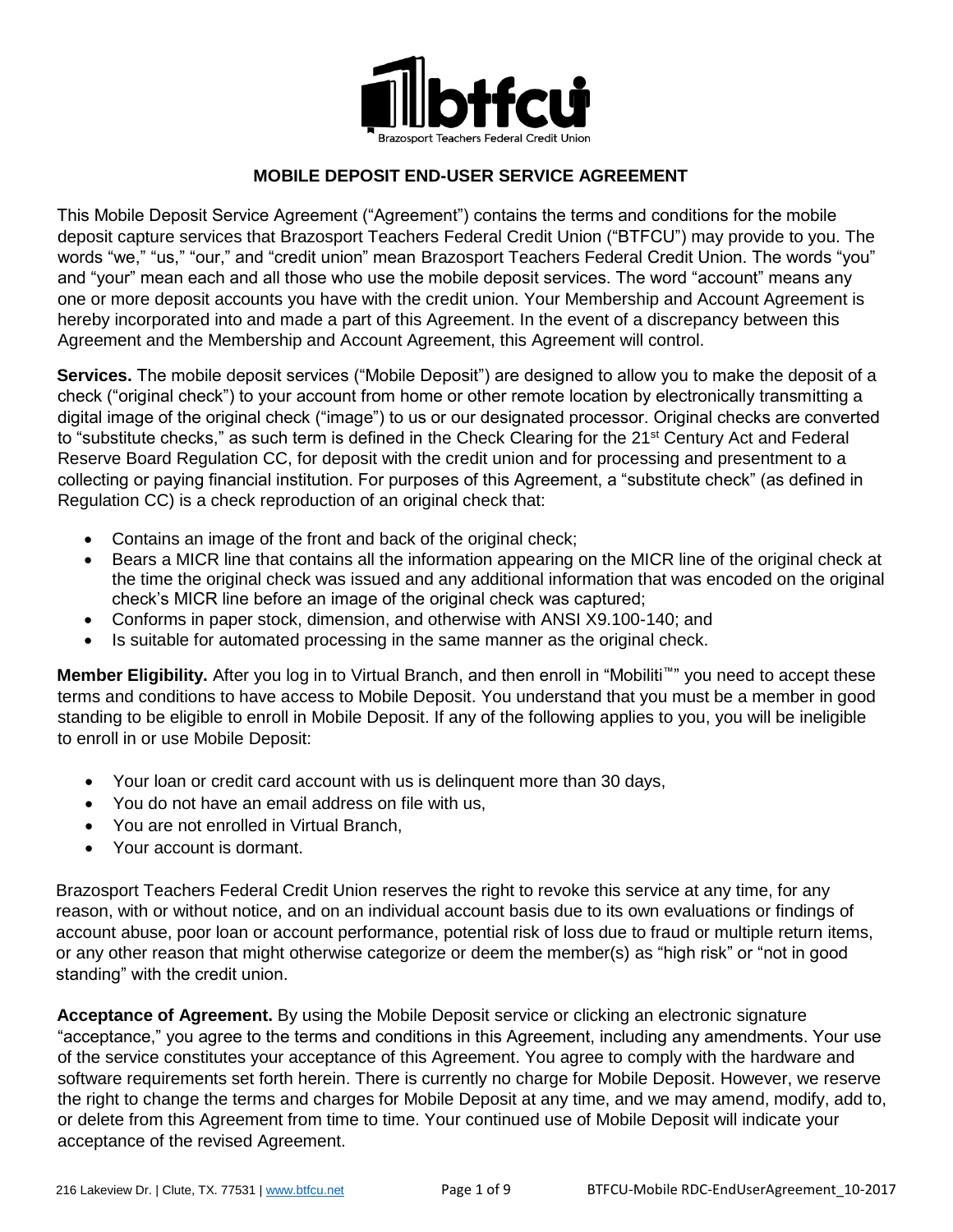

**Compliance with Laws.** You agree to comply with all laws, statutes, regulations, and ordinances pertaining to your use of Mobile Deposit, as well as all laws relating to the banking transactions contemplated hereunder. You also agree to be bound by any clearinghouse rules or agreements, operating circulars, image exchange agreements, and other documents to which we are a party that govern Mobile Deposit. You promise to indemnify and hold us harmless from any damages, liabilities, costs, expenses (including attorneys' fees), or other harm arising out of any violation thereof. This indemnity shall survive termination of your account with us and this Agreement.

**Limits.** We reserve the right to establish limits on the dollar amount and/or the number of items or deposits that you may transmit using Mobile Deposit, which we may change at any time. If you attempt to initiate a deposit in excess of these limits, we may reject your deposit. If we permit you to make a deposit in excess of these limits, such deposit will still be subject to the terms of this Agreement and we will not be obligated to allow such a deposit at other times. The current daily limit is \$3,000 per day. Based on certain circumstances, "BTFCU" reserves the right to change these limits. There is no daily or monthly statement cycle limit on the number of items as long as the respective dollar limits are not exceeded.

**Eligible Items.** You agree to deposit only "checks," as that term is defined in Federal Reserve Board Regulation CC. For purposes of this Agreement, "check" (as defined in Regulation CC) means a negotiable demand draft that is drawn on:

- Or payable through or at an office of a bank or credit union;
- A Federal Reserve Bank or a Federal Home Loan Bank;
- The Treasury of the United States;
- A state or local government that is not payable through or at a bank or credit union;
- A United States Postal Service money order; or
- A traveler's check drawn on or payable through or at a bank or credit union.

**Unacceptable Deposits.** You understand and agree that you will not use Mobile Deposit to deposit:

- A check payable to any party other than the party that owns the account the check is being deposited to;
- Any third-party check, i.e., any item made payable to another party and then endorsed to you by that party;
- A check to a personal account that is payable to a business;
- A check payable to a business name that is not on your "BTFCU" business account, even if you are the business owner;
- A check containing evidence of alteration to the information on the check that you know or suspect, or should know or suspect, is fraudulent or otherwise not authorized by the owner of the account on which the check is drawn;
- A check made payable to more than one party (including tax-refund checks and other government checks), unless deposited into an account in the names of all payees;
- A check previously converted to a "substitute check," as defined in Regulation CC;
- A check drawn on a financial institution located outside the United States;
- A check not payable in United States currency;
- A check dated more than six months prior to the date of deposit;
- A check that is postdated after the date of deposit;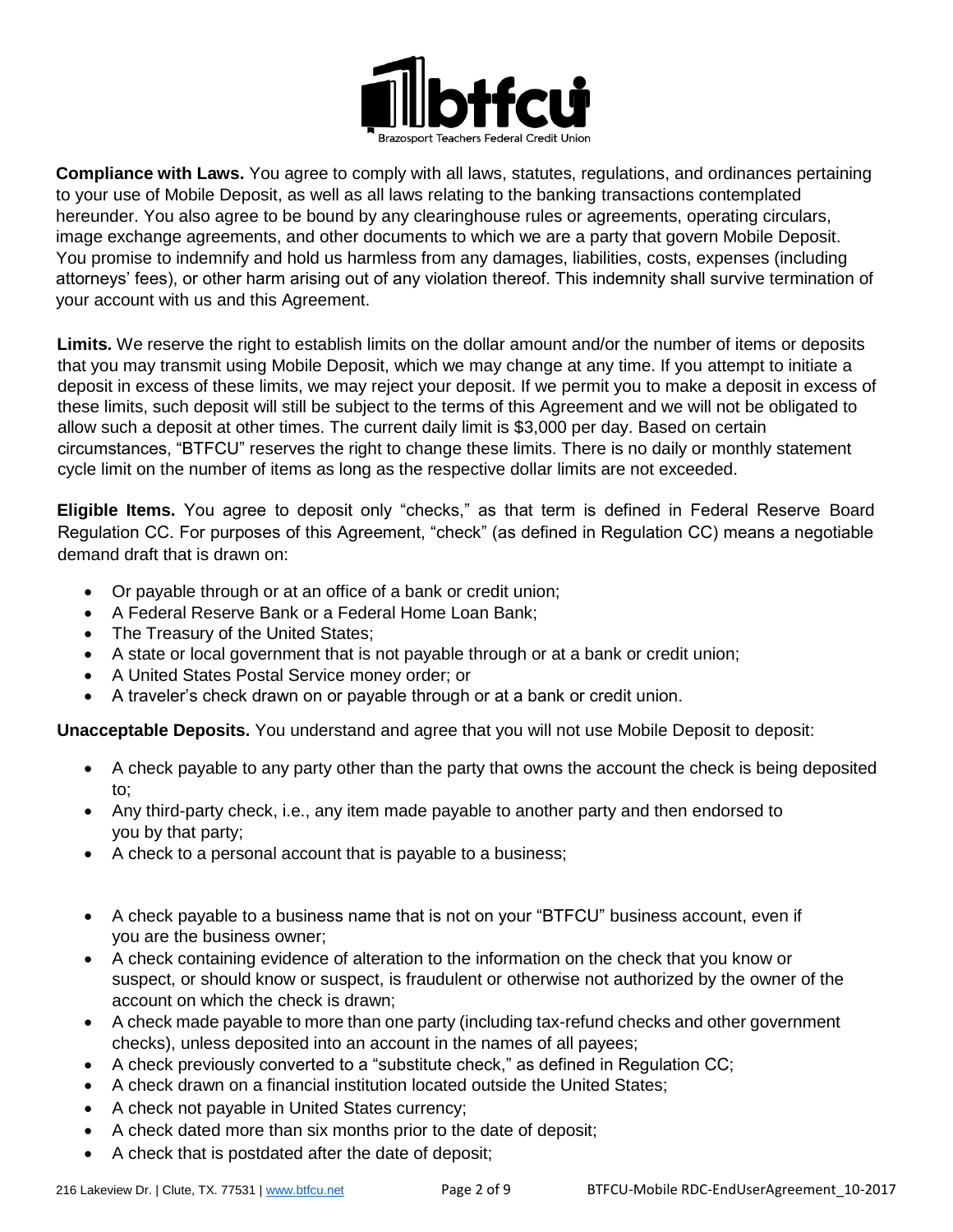

- A check payable on sight or payable through drafts, as defined by Regulation CC;
- A check with any endorsement on the back other than that specified in this Agreement;
- A check that has previously been submitted through Mobile Deposit or through a remote deposit capture service offered at any other financial institution;
- A check or item that is drawn on or otherwise issued by the U.S. Treasury Department;
- A check drawn on your personal account at the credit union;
- A check stamped "non-negotiable" (whether stamped in print or as a watermark);
- A check that has been redeposited or returned, such as "nonsufficient funds" or "refer to maker," or returned for any other reason;
- Any item that is incomplete;
- Cash;
- Savings bonds;
- Government-issued warrants;
- Any item with a qualified endorsement (e.g., "without recourse," "John Doe"); or
- Any item with a conditional endorsement (e.g., "pay to the order of John Doe," "when car is fixed").

## **Deposits of this nature may result in the immediate termination of Mobile Deposit.**

**Requirements.** Each image must accurately and legibly provide all information on the front and back of the original check at the time presented to you by the drawer, including, but not limited to, information about the drawer and the paying bank that is preprinted on the original check, MICR information, signature(s), any required identification written on the front of the original check, and any endorsements applied to the back of the original check. The image quality of the check must meet the standards established from time to time by the American National Standards Institute (ANSI); the Board of Governors of the Federal Reserve, including the requirements under federal Regulation CC; and any other regulatory agency, clearinghouse, or association.

Prior to electronically transmitting a digital image of the original check, you will restrictively endorse (sign) the check as follows:

## **"For Deposit Only at Brazosport Teachers FCU" Member #--Account # or type via Mobile Deposit [Today's Date] [Payee's Signature/Endorsement]**

If the check is payable to you or your joint owner, either of you can endorse it. If the check is payable to you and your joint owner, both of you must endorse the check. Checks that are made payable to a business (regardless of if you are the owner) are not acceptable at this time.

Endorsements must be made on the back of the share draft or check within 1  $\frac{1}{2}$  inches from the top edge, although we may accept endorsements outside this space. You agree to follow any and all other procedures and instructions for use of Mobile Deposit that we may establish from time to time. Any loss we incur from a delay or processing error resulting from an irregular endorsement or other markings by you will be your responsibility. If items are not properly endorsed as shown above, they may be rejected. Items should not be re-presented in the branch or any other financial institution. Once the check(s) have been electronically submitted and received by us, the member needs to retain these for record-keeping purposes for at least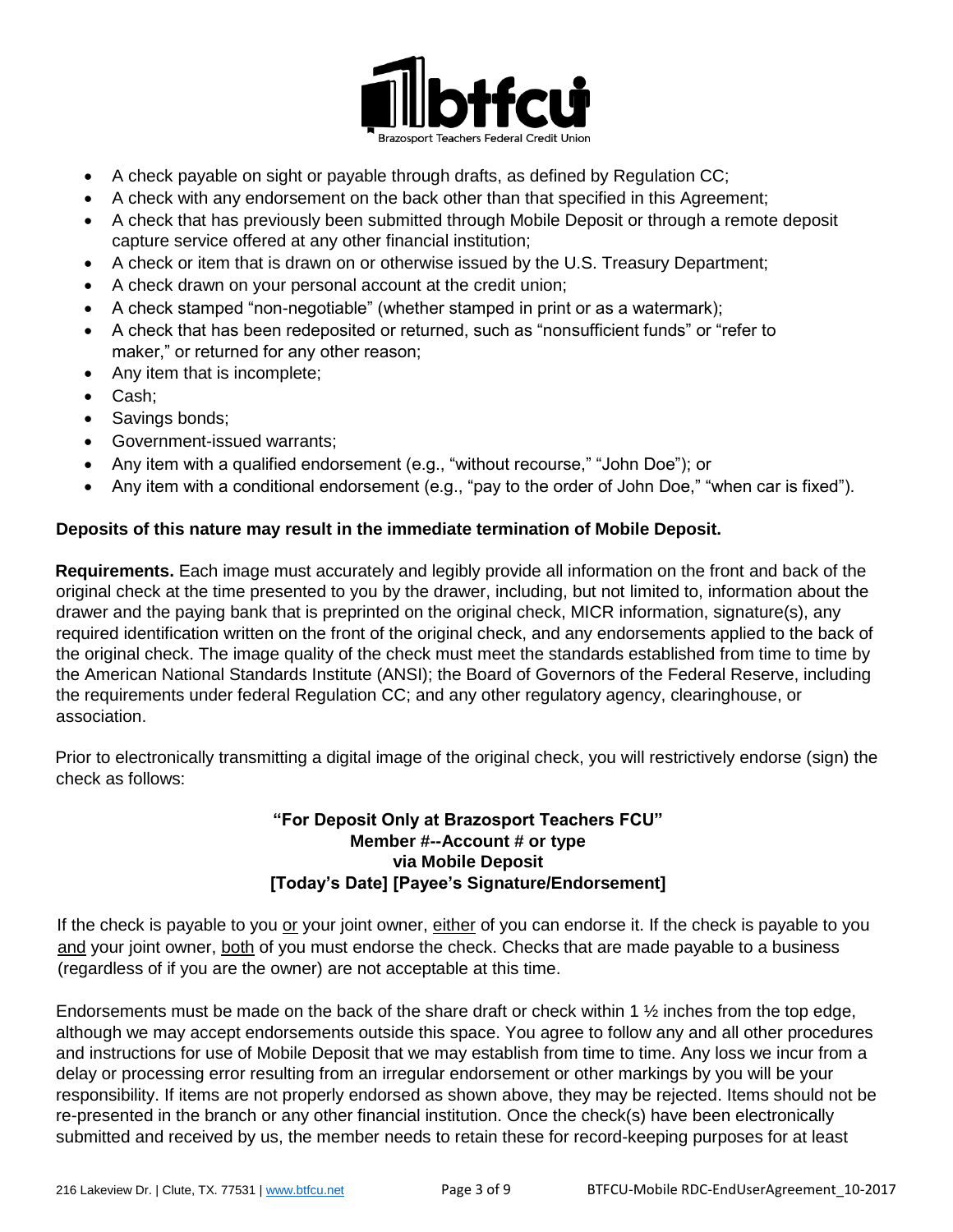

(60) days. After this amount of time, these documents should be securely destroyed and/or shredded by the member. (See "Check Retention and Destruction" section below).

**Fees.** You agree to pay all applicable fees and charges for deposit services as set forth on the "BTFCU" fee schedule. Service fees are subject to change at any time. Brazosport Teachers Credit Union fee schedule is available at any "BTFCU" branch location or on [www.btfcu.net.](http://www.btfcu.net/)

**Receipt of Deposit.** All images processed for deposit through Mobile Deposit will be treated as "deposits" under your current Membership and Account Agreement with us and will be subject to all terms of the Membership and Account Agreement. Upon receipt of the digital image, we will review the image for acceptability and will convert items meeting our requirements into substitute checks to facilitate the deposit and collection of such items. You understand and agree that electronically transmitting a digital image of a check does not constitute receipt by the credit union. Confirmation of our receipt of your deposit can be verified by email, if you choose to receive an email confirmation, or by viewing your account in Virtual Branch. We shall not be deemed to have received the image for deposit until the image is posted to your account. You understand that in the event you receive a notification from us confirming receipt of an image, such notification does not mean that the image contains no errors or that we are responsible for any information you transmit to us. We are not responsible for any image that we do not receive.

Following receipt of the image, we may process the image by preparing a "substitute check." Notwithstanding anything to the contrary, we reserve the right, within our sole and absolute discretion, to accept or reject any item for remote deposit into your account. In the event we reject an item for remote deposit, you understand and agree that you must deposit the original item. You

understand and agree that even if we do not initially reject an item you deposit through Mobile Deposit, we may return the substitute check we created because, for example, the paying bank deems the electronic image illegible. Our failure to reject such an item shall not limit your liability to us. We are not liable for any service or late charges levied against you due to our rejection of any item. In all cases, you are responsible for any loss or overdraft fees plus any applicable fees to your account due to an item being returned.

**Check Retention and Destruction.** After you have confirmation that we have received an image, you agree to prominently mark the item as *"Electronically Presented"* or *"VOID"* to ensure that it is not re-presented for payment. You agree to securely store each original check that you deposit using Mobile Deposit for a period of (60) days after transmission to us in order to verify settlement and credit or to balance periodic statements. After such period expires, you will destroy the original check. You understand and agree that you are responsible for any loss caused by your failure to secure the original checks. During the retention period, you agree at your expense to promptly deliver any retained check, or a sufficient copy of the front and back of the check, to the credit union upon request to aid in the clearing and collection process, to resolve claims by third parties with respect to any check, or for our audit purposes. If not provided within (7) business days of our request, such amount will be reversed from your account. In addition, if you are unable to provide a sufficient copy of the front and back of the check, you will be liable for any unresolved claims by third parties. You agree that you will never re-present the original check. You understand that you are responsible if anyone is asked to make a payment based on an original check that has already been paid.

**Hardware and Software Requirements.** In order to use Mobile Deposit, you must obtain and maintain, at your expense, your own mobile device. Use of Mobile Deposit requires the download of our mobile app from the Apple App Store™ or Google Play™. We are not responsible for any data charges that may apply.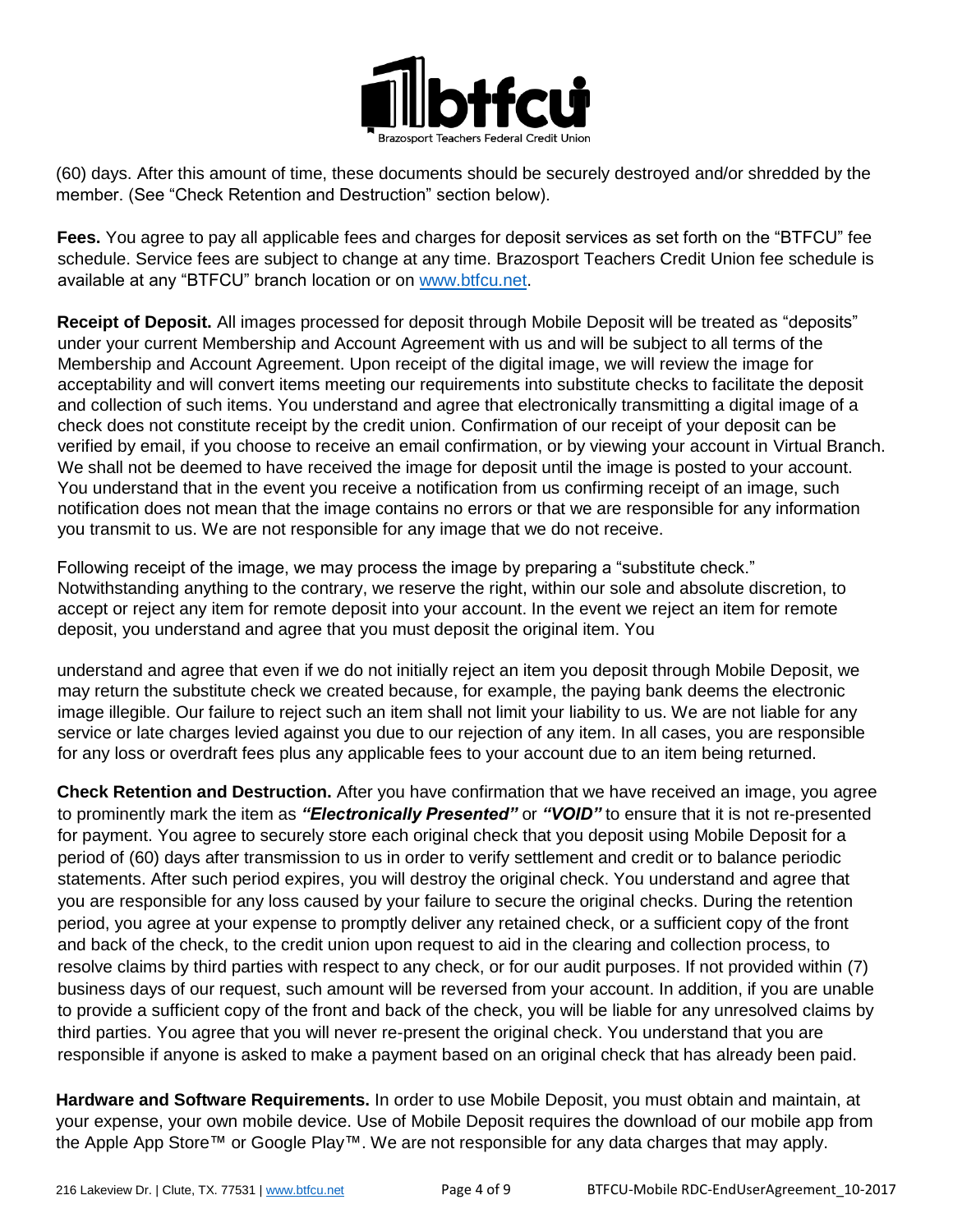

**Periodic Statement and Your Duty to Report Errors.** Any remote deposits made using Mobile Deposit will be reflected on your monthly periodic statement. You understand and agree that you are required to immediately notify us of any suspected error relating to images transmitted using Mobile Deposit by no later than (60) days after the date of the monthly periodic statement that includes any transaction you allege is erroneous. You are responsible for any errors that you fail to bring to our attention within such time period.

**Returned Deposits.** Any credit to your account for checks deposited using Mobile Deposit is provisional. If original checks deposited through Mobile Deposit are dishonored, rejected, or otherwise returned unpaid by the drawee bank, or are rejected or returned by a clearing agent or collecting bank, for any reason, including, but not limited to, issues relating to the quality of the image, you agree that an original check will not be returned to you but that we may charge back the amount of the original check and provide you with an image of the original check, a paper reproduction of the original check, or a substitute check. With respect to any item that you transmit to us for remote deposit that we credit to your account, in the event such item is dishonored, you authorize us to debit the amount of such item from your account plus a returned-check fee as stated

in our fee schedule. We will notify you via email of transactions we are unable to process because of returned items. Should the email be returned as undeliverable, the credit union will have completed our obligation to alert you of a rejected item and we are under no obligation to attempt any re-delivery of the email. You will reimburse us for all loss, cost, damage, or expense caused by or relating to the processing of the returned item. Without our approval, you shall not attempt to deposit or otherwise negotiate an original check if it has been charged back to you.

We may debit any of your accounts to obtain payment for any item that has been rejected or returned, for any adjustment related to such item, or for any warranty claim related to such item, whether or not the rejection, return, adjustment, or warranty claim was made timely.

**Your Warranties.** You make the following warranties and representations with respect to each image:

- Each image of a check transmitted to us is a true and accurate rendition of the front and back of the original check, without any alteration, and the drawer of the check has no defense against payment of the check.
- The amount, payee(s), signature(s), and endorsement(s) on the image and on the original check are legible, genuine, and accurate.
- You will not deposit, or otherwise endorse to a third party, the original check, and no person will receive a transfer, presentment, or return of, or otherwise be charged for, the original check or a paper or electronic representation of the original check such that the person will be asked to make payment based on an item that has already been paid.
- There are no other duplicate images of the original check.
- The original check was authorized by the drawer in the amount stated on the original check and to the payee(s) stated on the original check.
- You are authorized to enforce and obtain payment of the original check.
- You will retain possession of each original check deposited using Mobile Deposit for the required (60) day period, and neither you nor any other party will submit the original check for payment.
- You have not knowingly failed to communicate any material information to us.
- You will not use Mobile Deposit and/or your accounts for any illegal activity or transactions.
- Files and images transmitted to us will contain no viruses or any other disabling features that may have an adverse impact on our network, data, or related systems.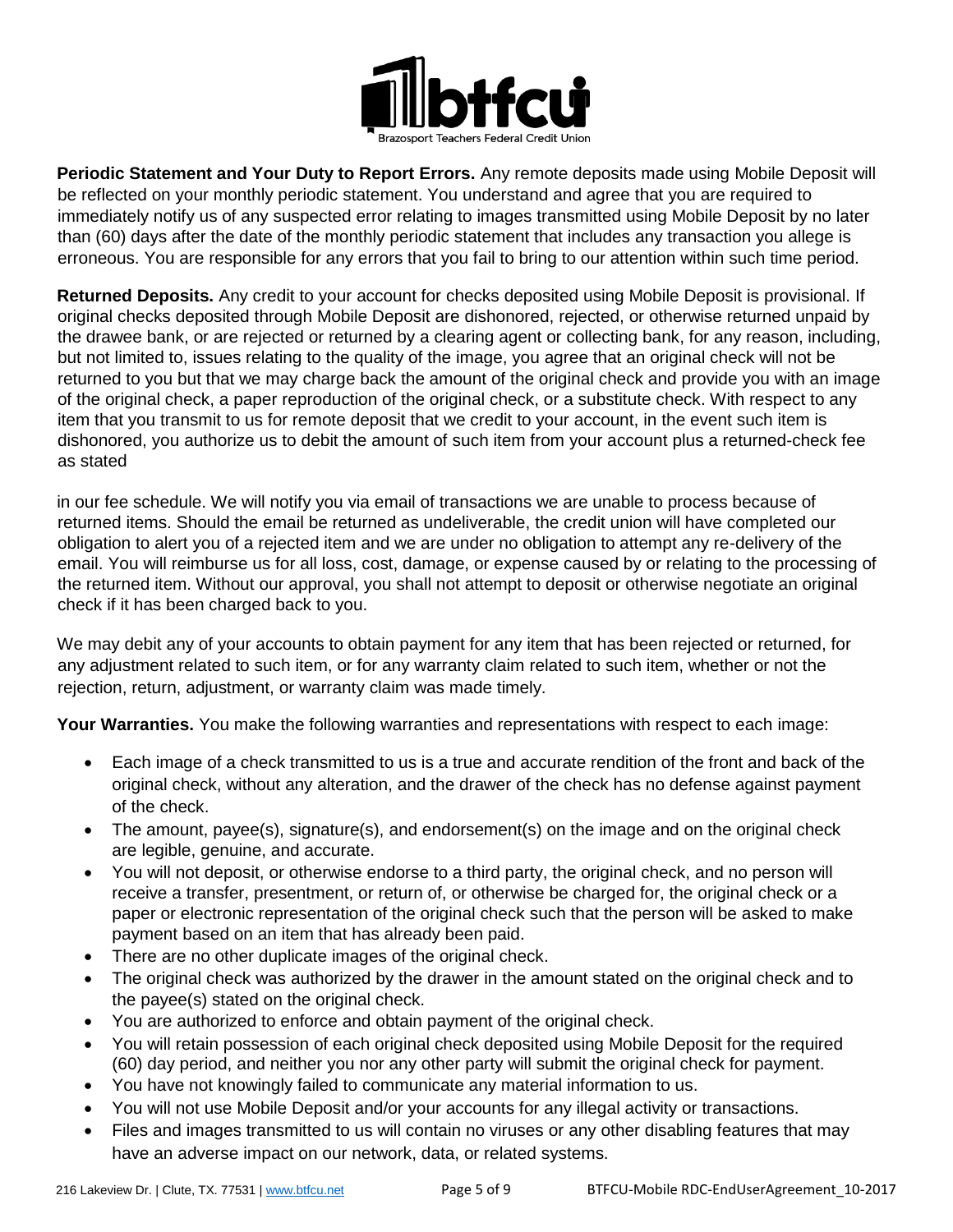

 Each check you submit for deposit is drawn in United States dollars on a financial institution located in the United States, excluding its territories.

**Email Address.** You agree and understand that it is your full responsibility to keep the credit union informed of your most current email address, as this is the email address where we will send you notification of receipt and rejection of any remotely deposited items.

**Force Majeure.** The credit union shall not be liable for any loss, damage, liability, or claim arising directly or indirectly for any error, delay, or failure to perform hereunder that is caused by

hurricanes, tropical storms, earthquakes, fires, natural disasters, civil or foreign disturbances, power outages, acts of government, labor disputes, failures in either communication or computer networks, legal constraints, or any other event beyond our control.

**Termination.** Either party may terminate this Agreement and the Mobile Deposit service without prior notice. Notwithstanding any such notice of termination, this Agreement shall remain effective in respect of any transaction occurring prior to such termination. Upon any termination of this Agreement, (i) you will immediately cease using Mobile Deposit, and (ii) you shall promptly remit all unpaid monies due under this Agreement. You may terminate the Mobile Deposit service in Virtual Branch or by calling the Credit Union during business hours at 979-265-5333 (Monday through Friday, 8:30 a.m. to 5:00 p.m.) or by writing us at Brazosport Teachers FCU, 216 Lakeview Dr., Clute, TX. 77531, or by email: [info@btfcu.net.](mailto:info@btfcu.net)

Upon your request, we will terminate your service within five (5) business days of receipt of your notification. We reserve the right to terminate this Agreement or limit your use of Mobile Deposit at any time and for any reason at our discretion, with or without cause and without prior notice. Examples of when we may terminate this Agreement and the use of Mobile Deposit without prior notice include but are not limited to:

- If you breach this Agreement or any other agreement we may have with you;
- If we have reason to believe that there has been or may have been an unauthorized use of your user ID, password, authentication method, or account(s);
- If there are conflicting claims as to the funds in any of your account(s);
- If you request us to do so;
- If you do not access Mobile Deposit for a period of (30) consecutive days or longer;
- If you have insufficient funds in any one of your credit union accounts; or
- In order to protect the Mobile Deposit service or the credit union from harm or compromise of integrity, security, reputation, or operation.

Termination will not affect your liability or obligations under this Agreement for transactions that have been processed on your behalf. You will remain responsible for all outstanding fees and charges incurred prior to the date of termination. Termination will apply only to Mobile Deposit and does not terminate your other relationships with us.

Any termination will not affect obligations arising prior to termination, such as the obligation to process any checks and electronic items (including returned electronic items) that were in the process of being transmitted or collected prior to the termination date.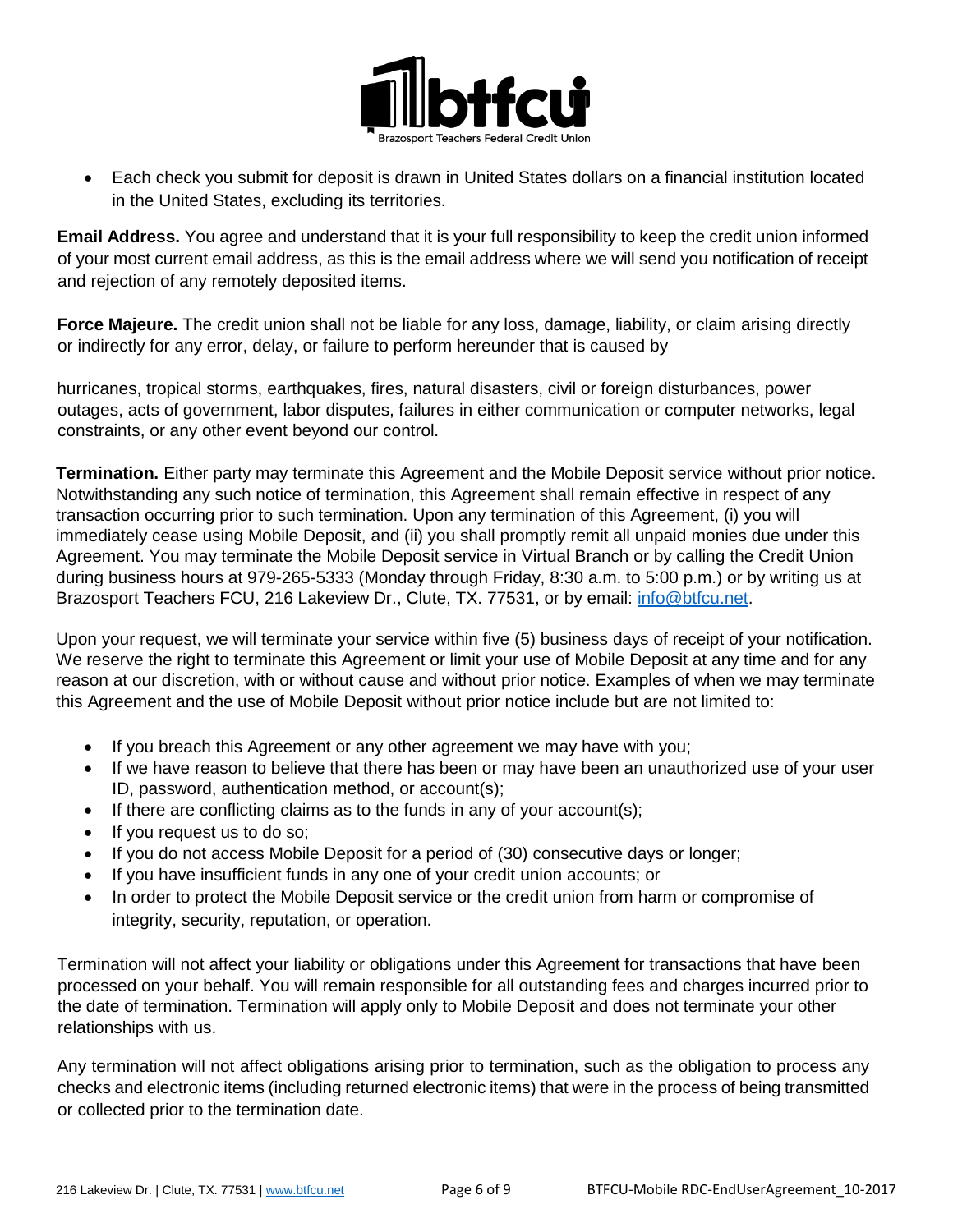

In addition, you will keep your account(s) at the credit union open until final payment with respect to all processing fees and will maintain funds in your account(s) in amounts and for a period of time as determined by the credit union in our reasonable discretion to cover any outstanding checks and your obligations for returns of checks, warranty claims, fees, and other obligations.

If any such liabilities exceed the amount in the applicable account, we may charge such excess against any of your other accounts and you will pay immediately upon demand any amount remaining unpaid.

**Mobile Deposit Unavailability.** Mobile Deposit may be unavailable temporarily due to system maintenance or technical difficulties, including those of the internet service provider, cellular service provider, or internet software provider. In the event that Mobile Deposit is unavailable, you acknowledge that you may deposit original checks at our branch during business hours. It is your sole responsibility to verify that items deposited using Mobile Deposit have been received and accepted for deposit by us.

**Funds Availability.** Funds from deposited items will be available according to the credit union's Funds Availability Policy previously provided to you, as amended from time to time, which is incorporated herein by reference. You agree that items transmitted using the services are not subject to the funds-availability requirements of Federal Reserve Board Regulation CC. For purposes of funds availability, Mobile Deposits are made in Clute, Texas (USA). You agree that electronically transmitting a digital image of an original check does not constitute receipt by the credit union. Credit to your account does not infer funds availability. You also understand that credit is provisional until settlement is final. Brazosport Teachers Federal Credit Union's Funds Availability Policy is available upon request. Funds deposited using the services will generally be made available in three (3) business days from the day of deposit. The credit union may make such funds available sooner or later based on such factors as credit worthiness, the length and extent of your relationship with us, transaction and experience information, and any other factors that the credit union, in our sole discretion, deems relevant.

**Business Days.** Our business days are Monday through Friday, except holidays.

**Mobile Deposit Security**. You will complete each deposit promptly. If you are unable to complete your deposit promptly, you will ensure that your mobile device remains securely in your possession until the deposit has been completed. It is your responsibility to establish and maintain procedures to safeguard against unauthorized deposits. You will notify us immediately by telephone at (979) 265-5333 (Monday through Friday, 8:30 a.m. to 5:00 p.m.) and, if requested, follow up with written confirmation if you learn of any loss or theft of original checks. You will ensure the safety and integrity of original checks from the time of receipt until the time of destruction. If warranted in our reasonable judgment, we may audit you and/or monitor your account activity, and you agree to cooperate with us in connection with such audit and/or monitoring, to confirm that you have satisfied your obligations under this Agreement.

You agree to notify us promptly if your mobile device is lost or stolen or if you have any reason to believe your Mobile Deposit access may have been compromised or is subject to compromise.

**Ownership and License.** We and our technology partners, inclusive of, but not limited to, fiserv™, Virtual Branch™, and Mobiliti™, retain all rights, title, and interests in and to the Mobile Deposit service and related software and development made available to you. Your use of Mobile Deposit is subject to and conditioned upon your complete compliance with this Agreement. Without limiting the effect of the foregoing, any breach of this Agreement immediately terminates your right to use Mobile Deposit. Without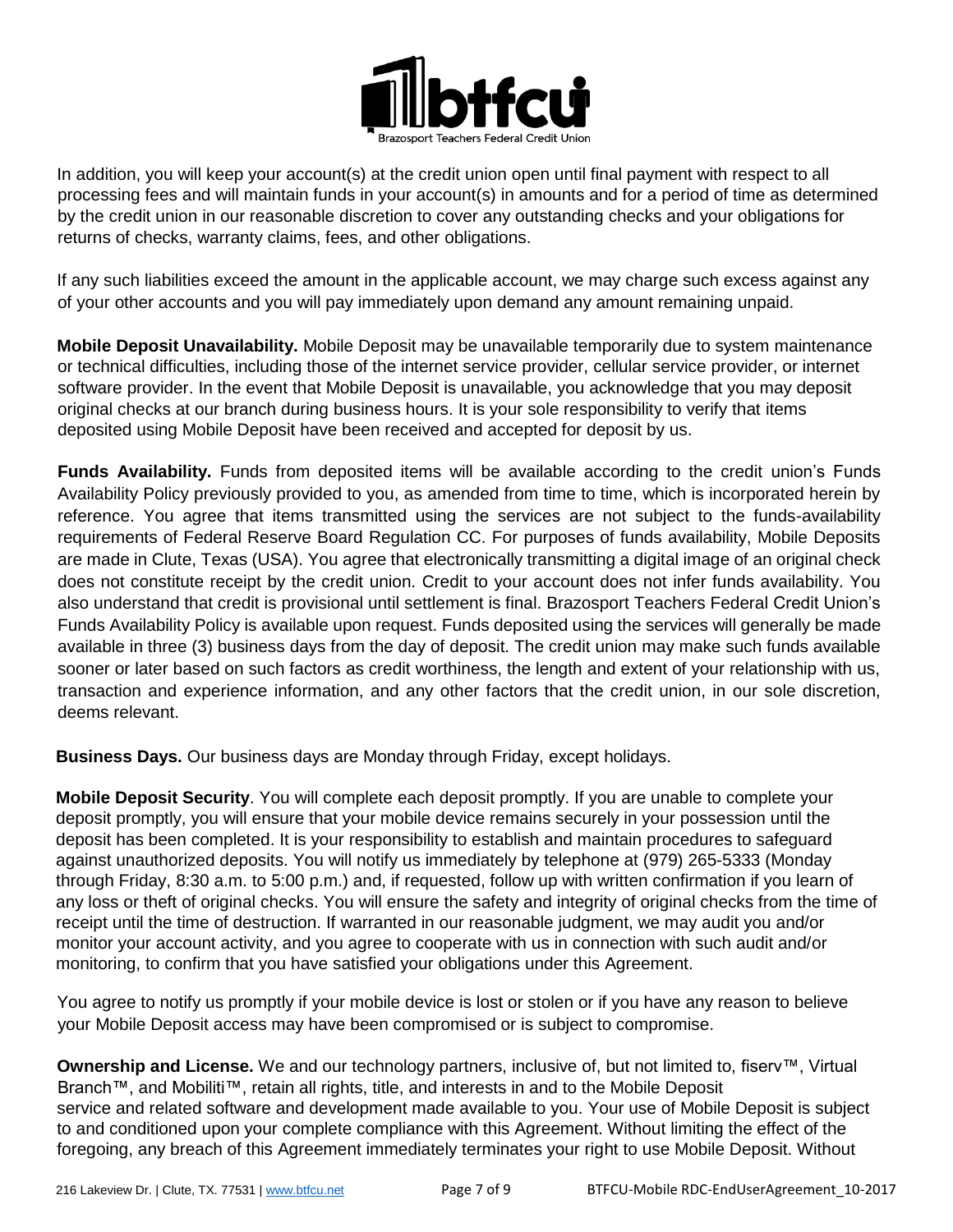

limiting the restriction of the foregoing, you may not use Mobile Deposit: (i) in any anti-competitive manner, (ii) for any purpose that would be contrary to our business interest, or (iii) to our actual or potential economic disadvantage in any respect. In addition, you agree that you will not modify, change, alter, translate, create derivative works from, reverse engineer, disassemble, or decompile the technology or service; copy or reproduce all or any part of the technology or service; or interfere, or attempt to interfere, with the technology or service.

**Account Holder's Indemnification Obligation.** You agree to indemnify, defend, and hold harmless the credit union and our shareholders, directors, officers, employees, and agents against any and all losses, claims, actions, damages, liabilities, costs, and expenses, including reasonable attorneys' fees and expenses, arising from your use of Mobile Deposit and/or breach of this Agreement. You understand and agree that this paragraph shall survive the termination of this Agreement.

**DISCLAIMER OF WARRANTIES.** YOU UNDERSTAND AND AGREE THAT YOUR USE OF MOBILE DEPOSIT AND ALL INFORMATION AND CONTENT (INCLUDING THAT OF THIRD PARTIES) IS AT YOUR RISK AND IS PROVIDED ON AN "AS IS" AND "AS AVAILABLE" BASIS. WE DISCLAIM ALL WARRANTIES OF ANY KIND AS TO THE USE OF THE MOBILE DEPOSIT SERVICE, WHETHER EXPRESS OR IMPLIED, INCLUDING, BUT NOT LIMITED

TO, THE IMPLIED WARRANTIES OF MERCHANTABILITY, FITNESS FOR A PARTICULAR PURPOSE, AND NONINFRINGEMENT. WE MAKE NO WARRANTY THAT THE MOBILE DEPOSIT SERVICE WILL MEET YOUR REQUIREMENTS OR WILL BE UNINTERRUPTED, TIMELY, SECURE, OR ERROR-FREE. WE MAKE NO WARRANTY THAT THE RESULTS THAT MAY BE OBTAINED WILL BE ACCURATE OR RELIABLE OR THAT ANY ERRORS IN THE MOBILE DEPOSIT SERVICE OR TECHNOLOGY WILL BE CORRECTED. WE ARE NOT RESPONSIBLE FOR ANY LOSS, INJURY, OR DAMAGES, WHETHER DIRECT, INDIRECT, SPECIAL, OR CONSEQUENTIAL, CAUSED BY YOUR INTERNET PROVIDER, ANY RELATED SOFTWARE, OR THE CREDIT UNION'S USE OF ANY OF THEM OR ARISING IN ANY WAY FROM THE INSTALLATION, USE, OR MAINTENANCE OF YOUR PERSONAL MOBILE DEVICE, HARDWARE, SOFTWARE, OR OTHER EQUIPMENT.

**LIMITATION OF LIABILITY.** YOU UNDERSTAND AND AGREE THAT WE WILL NOT BE LIABLE FOR ANY INDIRECT, INCIDENTAL, SPECIAL, CONSEQUENTIAL, OR EXEMPLARY DAMAGES, INCLUDING, BUT NOT LIMITED TO, DAMAGES FOR LOSS OF PROFITS, GOODWILL, USE, DATA, OR OTHER LOSSES INCURRED BY YOU OR ANY THIRD PARTY ARISING FROM OR RELATED TO THE USE OF, INABILITY TO USE, OR TERMINATION OF THE USE OF THE MOBILE DEPOSIT SERVICE, REGARDLESS OF THE FORM OF ACTION OR CLAIM (WHETHER

CONTRACT, TORT, STRICT LIABILITY, OR OTHERWISE), EVEN IF WE HAVE BEEN INFORMED OF THE POSSIBILITY THEREOF, EXCEPT AS OTHERWISE REQUIRED BY LAW.

**Termination.** We may terminate this Agreement at any time and for any reason. This Agreement shall remain in full force and effect unless and until it is terminated by us. Without limiting the foregoing, this Agreement may be terminated if you breach any term of this Agreement, if you use the services for any unauthorized or illegal purposes, or if you use the services in a manner inconsistent with the terms of your Mobile Deposit Service Agreement or any other agreement with us.